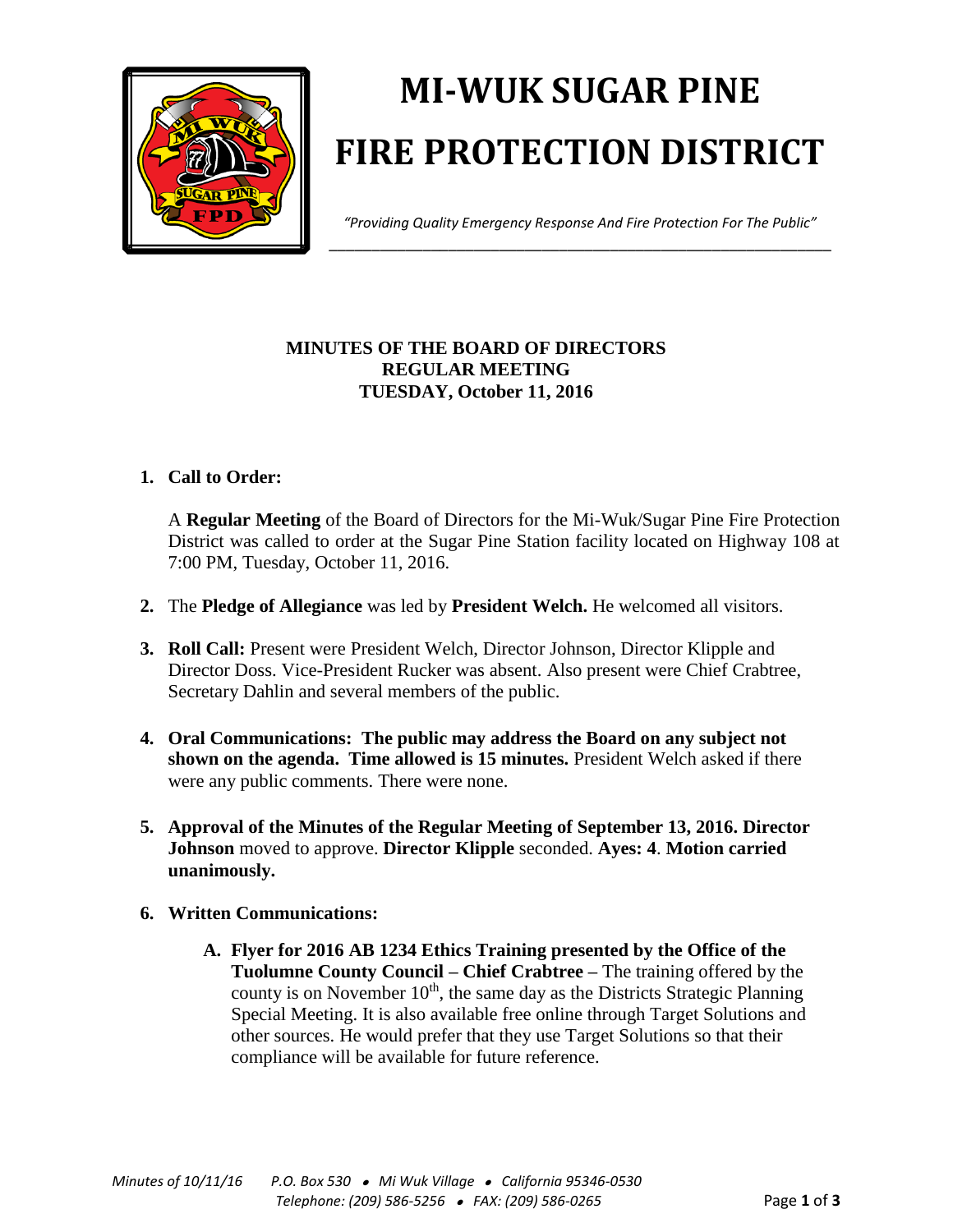- **7. Financial Reports:**
	- **A. Tuolumne County Trial Balance for August 2016 –** No Action Required
	- **B. Tuolumne County Budget Status Report for August – Director Johnson** moved to accept. **Director Doss** seconded. **Ayes: 4. Motion carried unanimously.**
	- **C. MWSP QuickBooks Expenses by Check and Credit Card for August 2016 –** No Action Required
- **8. MWSPFPD Auxiliary Report – President Ann Coleman** was not present. President Welch read her written report that is in the meeting record.
- **9. C.A.S.T. Report – Tim Wallace** was not present
- **10. Highway 108 Fire Safe Council Report – Director Johnson –** They did not meet.
- **11. Captains' Shift Reports – Captain Collier** went over the written reports that are in the meeting record.
- **12. Chief's Report – Chief Crabtree** went over and elaborated on the written report that is in the meeting record. Director Johnson and Director Doss were appointed to a new committee to explore the options of a shared services agreement with neighboring districts.

### **13. Status of Grants – Chief Crabtree**

- **A. CSFA** provided, at no charge, a pop-up and backdrop with the Districts name and logo which can be used for recruiting purposes.
- **B. FP&S Grant 2014 –** The performance period for the Defensible Space Inspection Program has ended. Almost every home in the District had  $1<sup>st</sup>$  and  $2<sup>nd</sup>$  inspections. The District provided the documents to Cal Fire. The 24 -25 that were most egregious in not coming into compliance were identified and sent separately to Cal Fire for enforcement.
- **C. AFG FP&S Green Waste Voucher –** No news.
- **D. Sonora Area Foundation –** An application for a Lucas II Chest Compression System has been submitted.

### **14. Fire Prevention & Safety Grant Status Update – Tim Wallace** was not present

**At 7:38 President Welch called for a short break.** He thanked Laurie Wallace for the refreshments. **At 7:50 President Welch called the meeting back to order.**